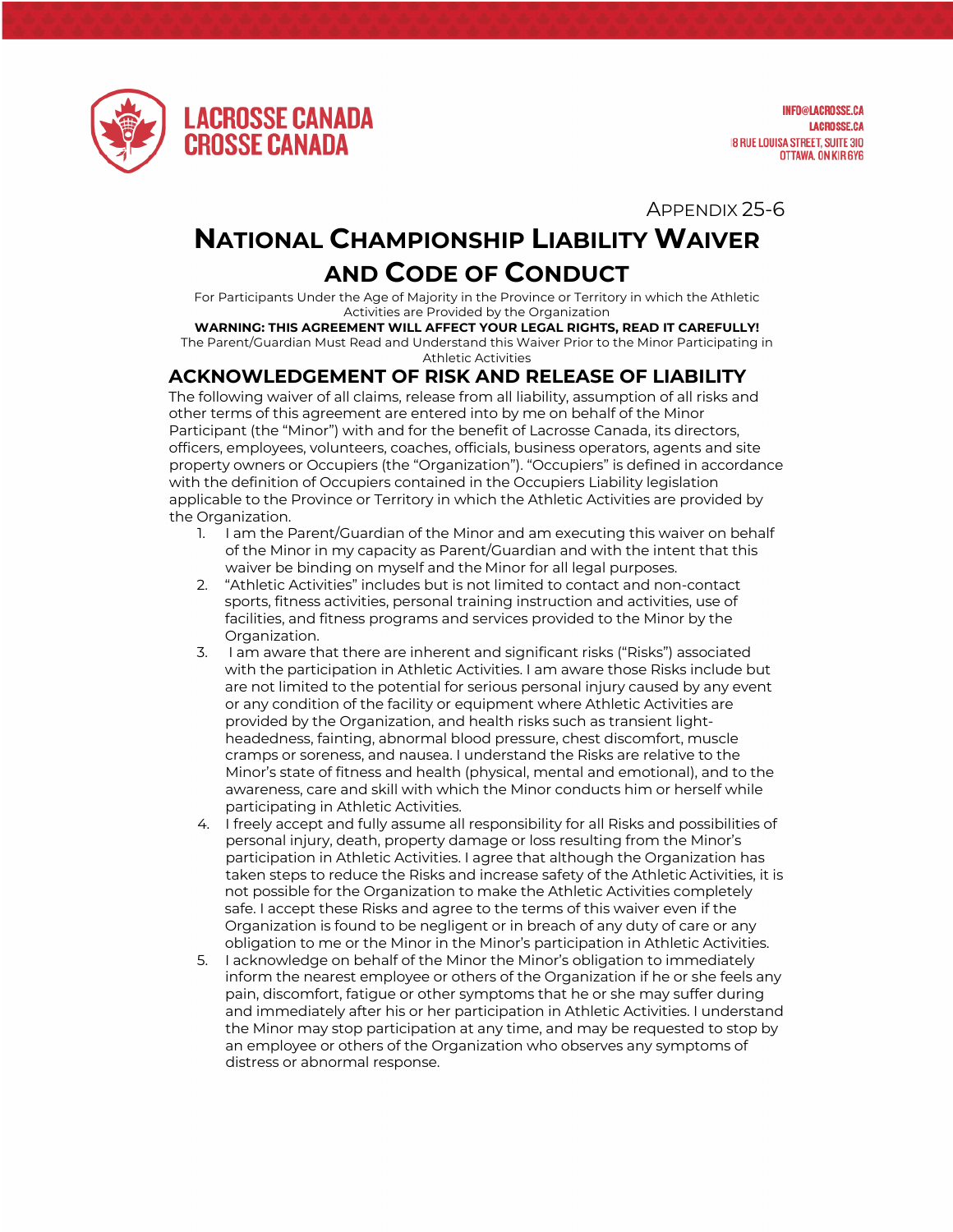- 6. In addition to consideration given to the Organization for the Minor's participation in Athletic Activities, I and my heirs, next of kin, executors, administrators and assigns, as well as the Minor and his or her heirs, next of kin, executors, administrators and assigns (collectively our "Legal Representatives"), agree:
	- a. to waive all claims that I or the Minor have or may have in the future against the Organization;
	- b. to release and forever discharge the Organization from all liability for all personal injury, death, property damage, or loss resulting from the Minor's participation in the Fitness Activities due to any cause, including but not limited to negligence (failure to use such care as a reasonably prudent and careful person would use under similar circumstances), breach of any duty imposed by law, breach of contract or mistake or error of judgment of the Organization; and
	- c. to be liable for and to hold harmless and indemnify the Organization from all actions, proceedings, claims, damages, costs demands including court costs and costs on a solicitor and own client basis, and liabilities of whatsoever nature or kind arising out of or in any way connected with the Minor's participation in Athletic Activities.
- 7. I acknowledge that the minor's image may be replicated by photograph or video during an LC event and I hereby release any proprietary rights that I may have in those images to LC and its member associations for the purposes of promoting the sport of lacrosse in Canada.
- 8. I agree that this waiver and all terms contained within are governed exclusively by the laws of the Province or Territory of Canada in which the Athletics Activities are provided to me by the Organization. I hereby irrevocably submit to the exclusive jurisdiction of the courts of that Province or Territory. Any litigation to enforce this waiver must be instituted in the Province or Territory in which the Athletic Activities are provided by the Organization.
- 9. I confirm that I have had sufficient time to read and understand each term in this waiver in its entirety, and have agreed to the terms freely and voluntarily. I understand that this waiver is binding on myself as Parent/Guardian, the Minor and our Legal Representatives.

Initials

Please initial the box after reading and understanding the above statements and conditions.

## **Code of Conduct**

- This code for conduct identifies the standard of behaviour, which is expected of all LC members and participants, which for the purpose of this policy shall include all players, guardians, parents, coaches, officials, volunteers, directors, officers, committee members, convenors, team managers, trainers, administrators, LC contractors, game announcers, authorized social media representatives, and employees involved in LC activities and events.
- LC is committed to providing an environment in which all individuals are treated with respect. Members and participants of LC shall conduct themselves at all times in a manner consistent with the values of LC, which include fairness, integrity and mutual respect.
- During the course of all LC activities and events, members shall avoid behaviour, which brings LC or the sport of lacrosse into disrepute, including but not limited to abusive use of alcohol, use of non-medical drugs and use of alcohol by minors.